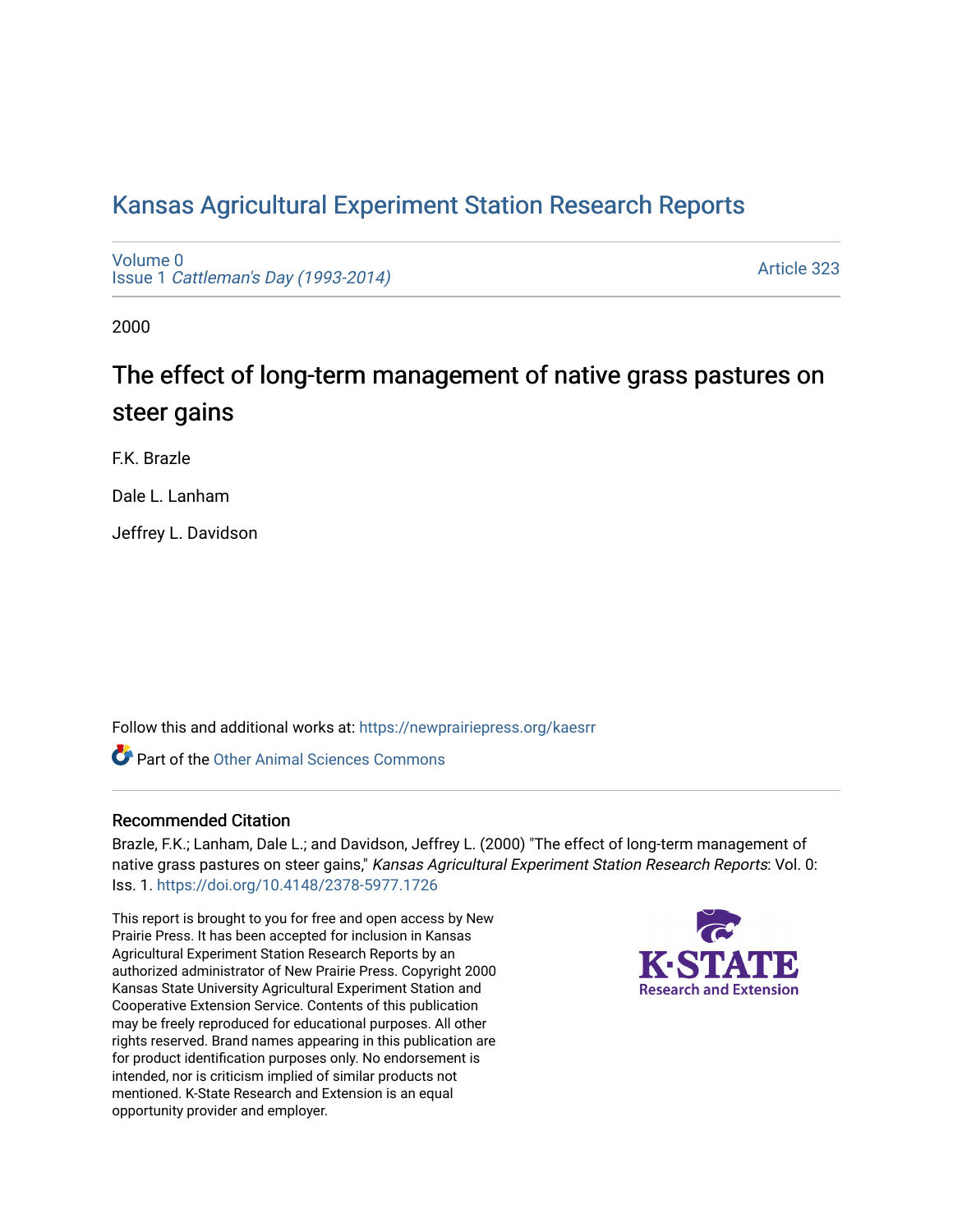# The effect of long-term management of native grass pastures on steer gains

# **Abstract**

Three hundred thirteen mixed breed steers (558 lb) were used to determine the effect of long-term management of native grass pastures on gain. Steers were allotted randomly to eight pastures previously grazed for 1/2 season (1 steer/2 acres from April to July 15, 81 days) or 3/4 season (1 steer/3 acres from April to August 15, 112 days) from 1990 to 1998. In 1999, all pastures were stocked at 1 steer/2 acres and grazed 83 days until July 15 or 16. The steers received free-choice mineral and were supplemented six times with 2 lb of 20% crude protein range cubes to aid in gathering. The steers on pastures previously grazed for 3/4 season gained faster (P<.01) than those on pastures previously grazed for 1/2 season. The 1/2-season pastures appeared to have taller, more mature grass left after the 1999 grazing season than those previously grazed for 3/4 season. The 1999 season was extremely wet until July 15, which may have been a factor in the gain difference. This study clearly showed that gains were good following either system of grazing. However, under these environmental conditions, pastures previously grazed for 3/4 season had the advantage.

# Keywords

Cattlemen's Day, 2000; Kansas Agricultural Experiment Station contribution; no. 00-287-S; Report of progress (Kansas State University. Agricultural Experiment Station and Cooperative Extension Service); 850; Beef; Stocker cattle; Grazing cattle; Native grass

# Creative Commons License



This work is licensed under a [Creative Commons Attribution 4.0 License](https://creativecommons.org/licenses/by/4.0/).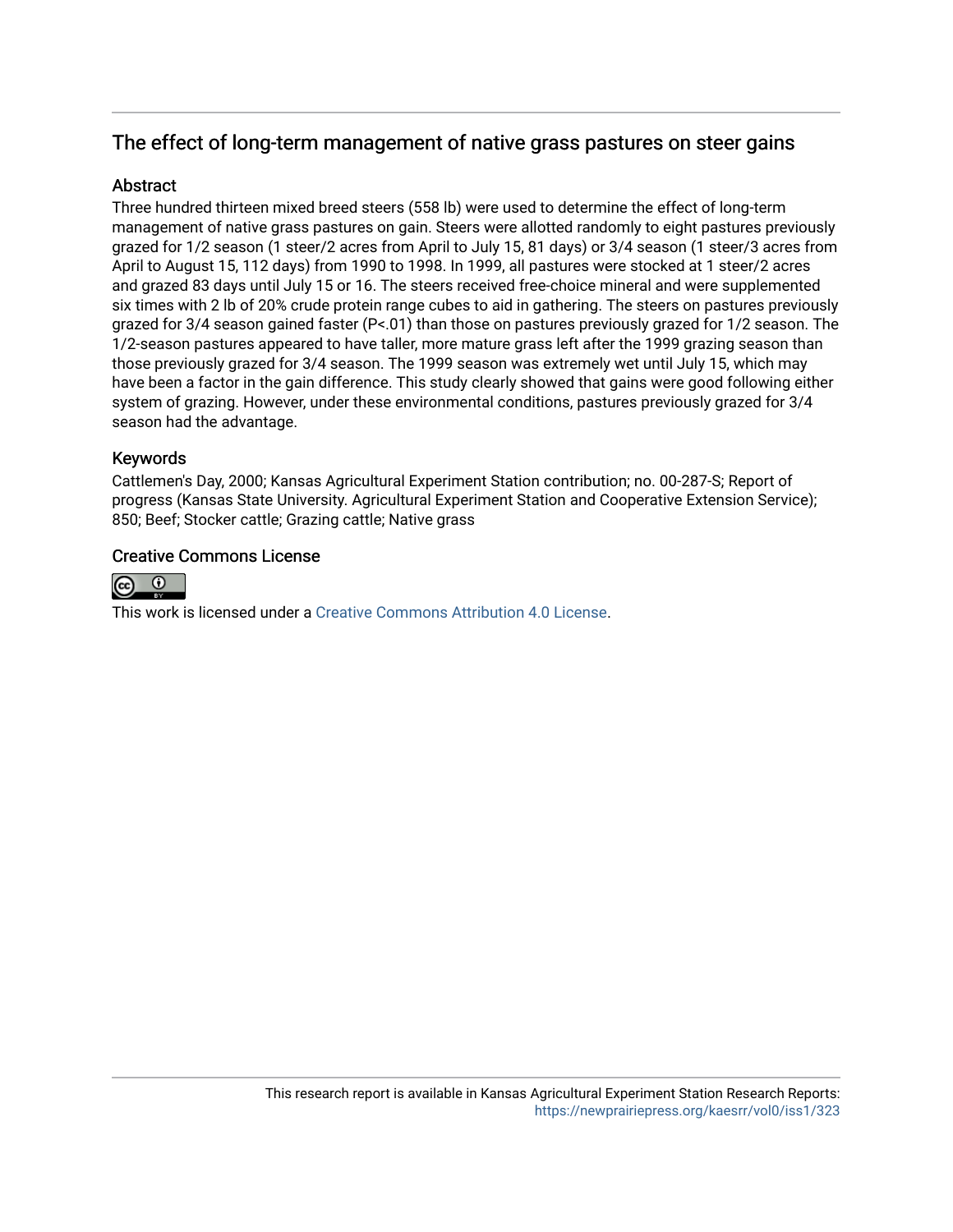#### **THE EFFECT OF LONG-TERM MANAGEMENT OF NATIVE GRASS PASTURES ON STEER GAINS<sup>1</sup>**

*F. K. Brazle<sup>2</sup> , D. L. Lanham, and J. L. Davidson*

#### **Summary**

Three hundred thirteen mixed breed steers (558 lb) were used to determine the effect of long-term management of native grass pastures on gain. Steers were allotted randomly to eight pastures previously grazed for 1/2 season (1 steer/2 acres from April to July 15, 81 days) or 3/4 season (1 steer/3 acres from April to August 15, 112 days) from 1990 to 1998. In 1999, all pastures were stocked at 1 steer/2 acres and grazed 83 days until July 15 or 16. The steers received free-choice mineral and were supplemented six times with 2 lb of 20% crude protein range cubes to aid in gathering. The steers on pastures previously grazed for  $3/4$  season gained faster (P<.01) than those on pastures previously grazed for 1/2 season. The 1/2-season pastures appeared to have taller, more mature grass left after the 1999 grazing season than those previously grazed for 3/4 season. The 1999 season was extremely wet until July 15, which may have been a factor in the gain difference. This study clearly showed that gains were good following either system of grazing. However, under these environmental conditions, pastures previously grazed for 3/4 season had the advantage.

(Key Words: Stocker Cattle, Grazing Cattle, Native Grass.)

#### **Introduction**

When pastures are overstocked for years, grass composition can change, which affects future stocking rates and animal performance. Late-cut, native-grass hay meadows can yield

less the following year. Therefore, our purpose was to find out how long-term grass management (9 years) influenced cattle gains.

#### **Experimental Procedures**

Three hundred thirteen mixed breed steers  $(558$  lb) were allotted randomly to pastures that had been grazed for  $1/2$  season (1 steer/2 acres from April to July 15, 81 days) or for 3/4 season (1 steer/3 acres from April to August 15, 112 days) from 1990-1998. Four pastures were used per treatment. The steers grazed for 83 days and were removed on July 15 or 16, 1999. They had free-choice access to a mineral mixture and were fed (six times) 2 lb of a 20% crude protein cube to aid in gathering. All pastures were burned in April. Steers were weighed individually at the start and end of the grazing period.

#### **Results and Discussion**

The steers grazing the 3/4-season pastures gained faster  $(P<.01)$  than the steers grazing the 1/2-season pastures. The 9-year summary showed greater grass regrowth on the pastures grazed for 1/2 vs. 3/4 season. At the end of the 1999 grazing season (July 15), visual appraisal of the pastures showed that those previously

<sup>1</sup>Appreciation is extended to the Bressner Pasture Committee.

<sup>2</sup>Southeast Area Extension Office, Chanute.